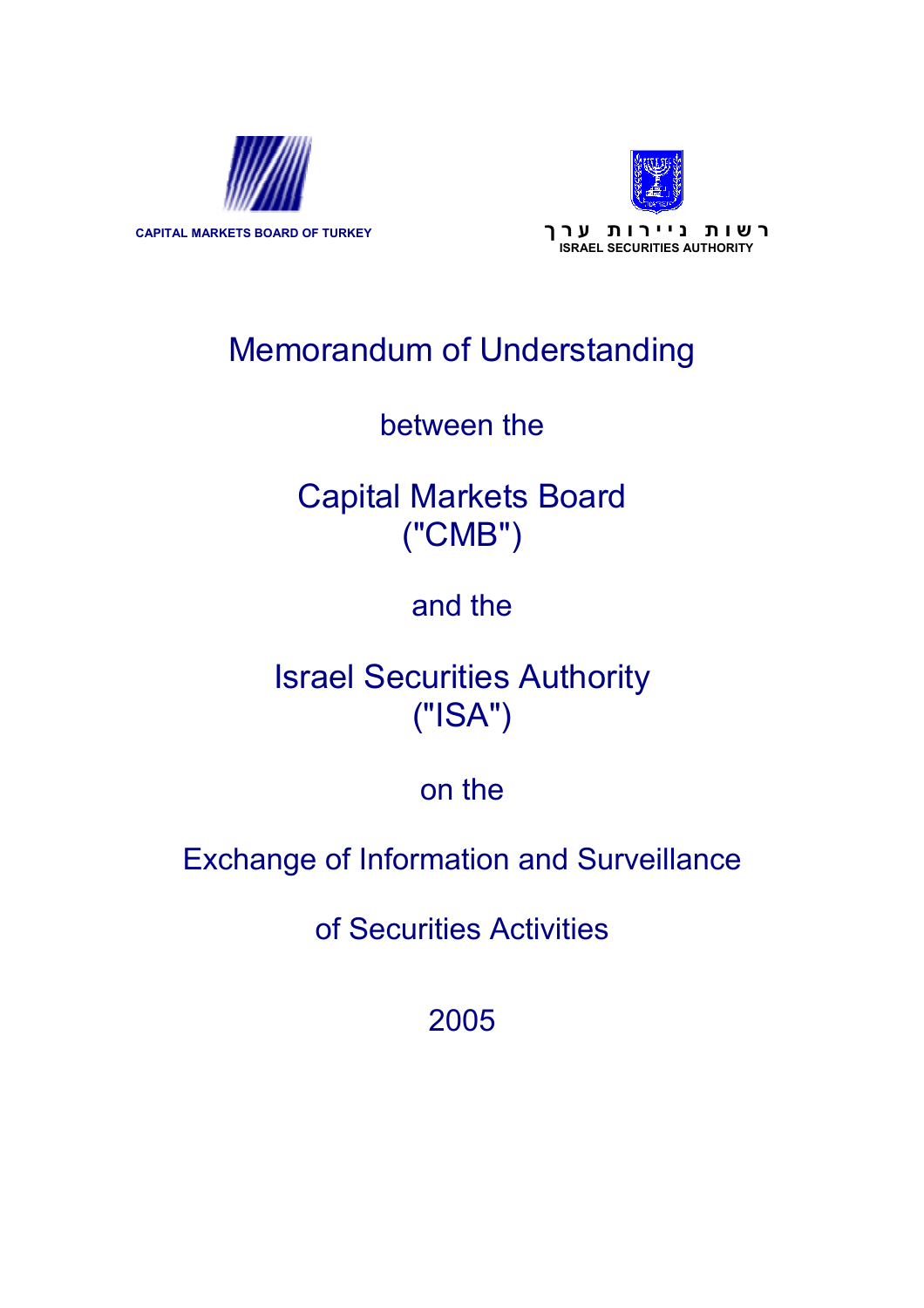The CMB and the ISA,

Considering the increasing internationalization, harmonization and interdependence of Financial Markets due e.g. to the use of modern technology and the need for closer co-operation between exchanges, for the broadest possible mutual assistance, for the strengthening of cross-border co-operation in order to enhance investor protection, to promote the integrity of financial markets and more generally to facilitate performance of the supervisory functions and the effective enforcement of the laws and regulations governing the markets;

Considering that such approach entails the sharing of different types of information given the various duties vested in the Authorities;

Considering that the most expedient way to achieve a necessary consensus is a Memorandum of Understanding;

Have thus reached the following understanding:

### **Article 1 - Principles**

Without prejudice to the provisions set forth by the Turkish and Israeli legislation, the purpose of this Memorandum of Understanding is to establish a general framework for co-operation and consultation between the Authorities referred to hereinafter, in order to facilitate the fulfilling of their supervisory responsibilities. The provisions of this Memorandum of Understanding are not intended to create legally binding obligations or supersede domestic laws and regulations.

### **Article 2 - Definitions**

- 1. "Authority" means the Capital Markets Board and/or the Israel Securities Authority.
- 2. "Financial markets " means the institutions, persons and markets or any other securities and derivatives market regulated or supervised by the Authorities respectively.
- 3. "Intermediary" means any investment firm, bank, collective investment scheme and any other person acting within the scope of competence of the Authorities.
- 4. "Issuer" means a person making an offer to the public or seeking listing of a security.
- 5. "Laws and regulations" means any laws and regulations in force in the respective states of the Authorities.
- 6. "Person" means any natural or legal person.
- 7. "Requested Authority" means the Authority to whom a request is made under this Memorandum of Understanding.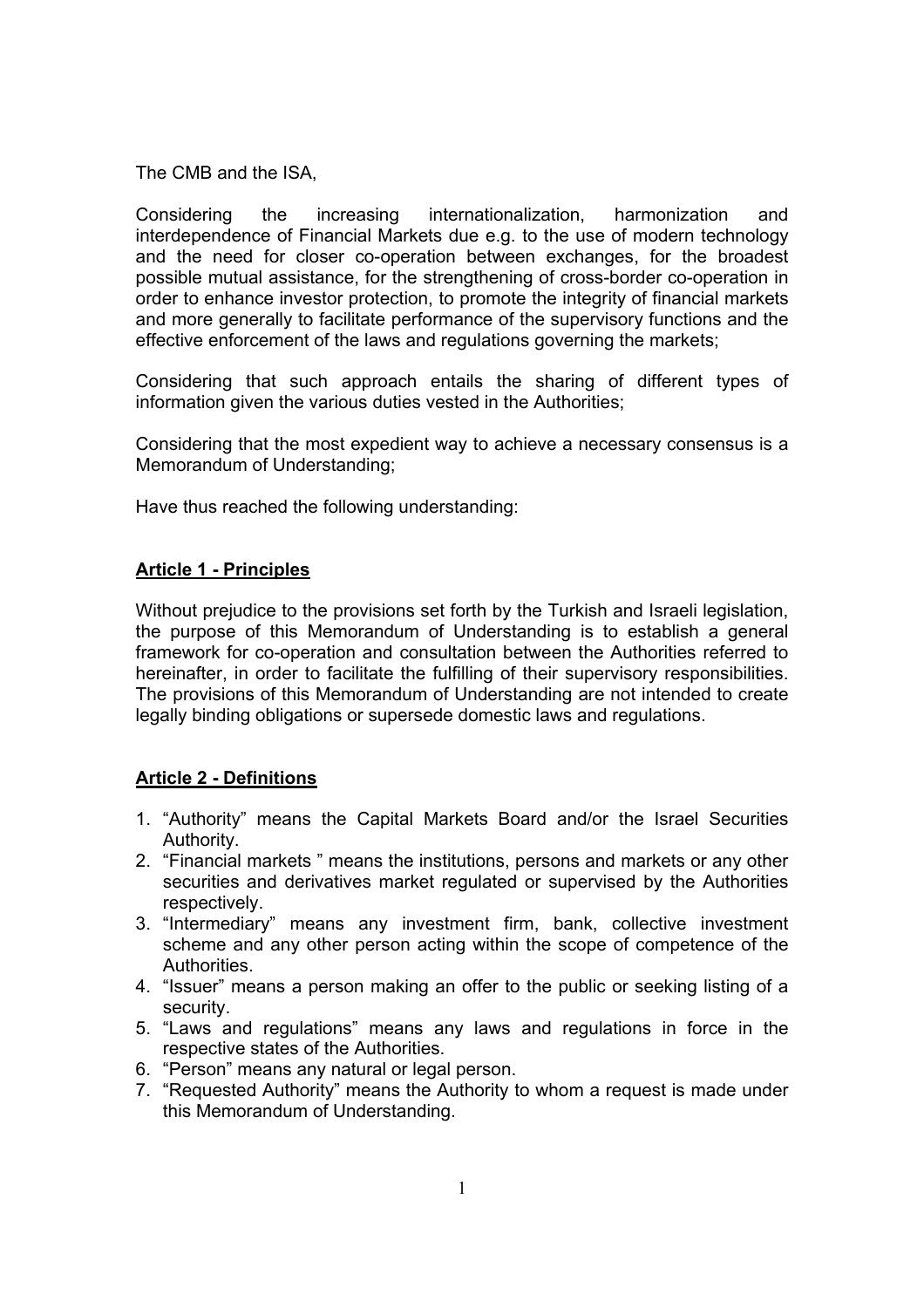- 8. "Requesting Authority" means the Authority making a request under this Memorandum of Understanding.
- 9. "Securities" means shares, debentures, bonds and other forms of securitized debts, futures and derivative products including commodity derivatives, participatory interests in collective investment schemes and other financial products traded in the respective states of the Authorities.

#### **Article 3 - Scope of assistance**

- 1. To the extent permitted by their respective laws and regulations, the Authorities shall provide each other with the fullest mutual assistance in any matter falling within the competence of the Authorities, including in particular the following areas:
	- a. investigations and enforcement in connection with applicable laws and regulations relating to insider dealing, market manipulation and other fraudulent or manipulative practices in the securities field,
	- b. investigation and enforcement of, and monitoring compliance with, applicable laws and regulations relating to dealing in, advising on and the management, administration and safekeeping of securities,
	- c. checking that the conditions for the taking up of (or continuing in) business as an Intermediary are met (including e.g. the enforcement of requirements to be authorized),
	- d. enforcing and monitoring compliance with applicable laws and regulations relating to the disclosure of interests in securities, take-over bids or the acquisition of influence over financial intermediaries,
	- e. the supervision of the financial markets, including the clearing and settlement, the monitoring and surveillance of transactions in securities listed on regulated markets,
	- f. enforcing or monitoring compliance with applicable laws relating to the duties of issuers and offerors of securities in relation to the disclosure of information.
- 2. In cases where the information requested may be maintained by, or available to, another authority within the country of the Requested Authority, the Authorities will endeavour to provide full assistance in obtaining the information requested, to the extent permitted by their respective national laws and regulations. If necessary, the Requested Authority shall provide the Requesting Authority with sufficient information to establish direct contact between the Requesting Authority and the other authority.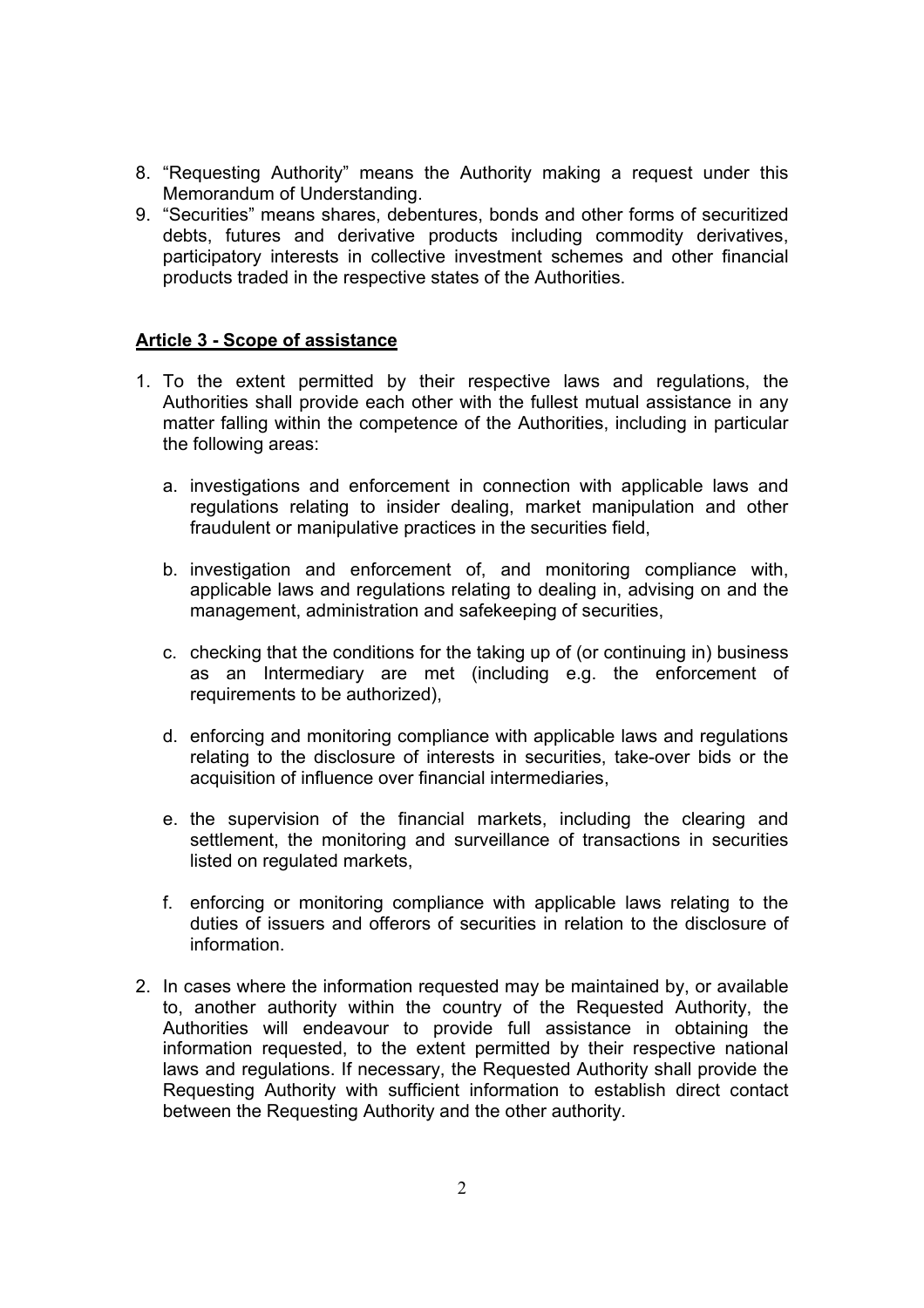- 3. The Requested Authority may refuse to act on a request for assistance where communication of the information might adversely affect the sovereignty, security or public policy of the State of the Requested Authority or where judicial proceedings for the imposition of criminal penalties have already been initiated in the jurisdiction of the Requested Authority, in respect of the same actions and against the same persons, or, on the grounds that the provision of assistance might result in a judicial or administrative sanction being imposed, where a non-appealable judicial or administrative sanction has already been imposed, in the jurisdiction of the Requested Authority, in respect of the same actions and against the same persons, or upon a consideration of whether broadly equivalent assistance would be available from the other authority. Nothing in this provision shall prevent the Requested Authority from refusing a request in accordance with its own domestic laws and regulations.
- 4. To the extent permitted by their respective national laws and regulations and without prior request, each Authority should provide the other Authority with any relevant factual information available to it and which it believes to be helpful to the other Authority for the discharge of its functions and for the purposes, which it may specify in the communication (unsolicited information).

#### **Article 4 - Requests for Assistance**

- 1. Requests for assistance shall be made in writing, signed by the Chairman of the Requesting Authority or any other person authorized by the laws and regulations of the authorities to do so. The requests shall be addressed to the contact person of the Requested Authority listed in Annex A.
- 2. The Request should specify the following:
	- a. a description of the subject matter of the request and the purpose for which the information is sought and the reasons why this information will be of assistance;
	- b. a description of the specific information, documents or assistance requested by the Requesting Authority;
	- c. a description of the facts that constitute the grounds for the suspicion that the offence that is the subject of the request has been committed, and of the connection between these facts and the assistance requested;
	- d. a short description of the relevant provisions that may have been violated and, if known to the Requesting Authority, a list of the persons or institutions believed by the Requesting Authority to possess the information sought or the places where such information may be obtained and the details that support this belief, to the best of the Requesting Authority's knowledge;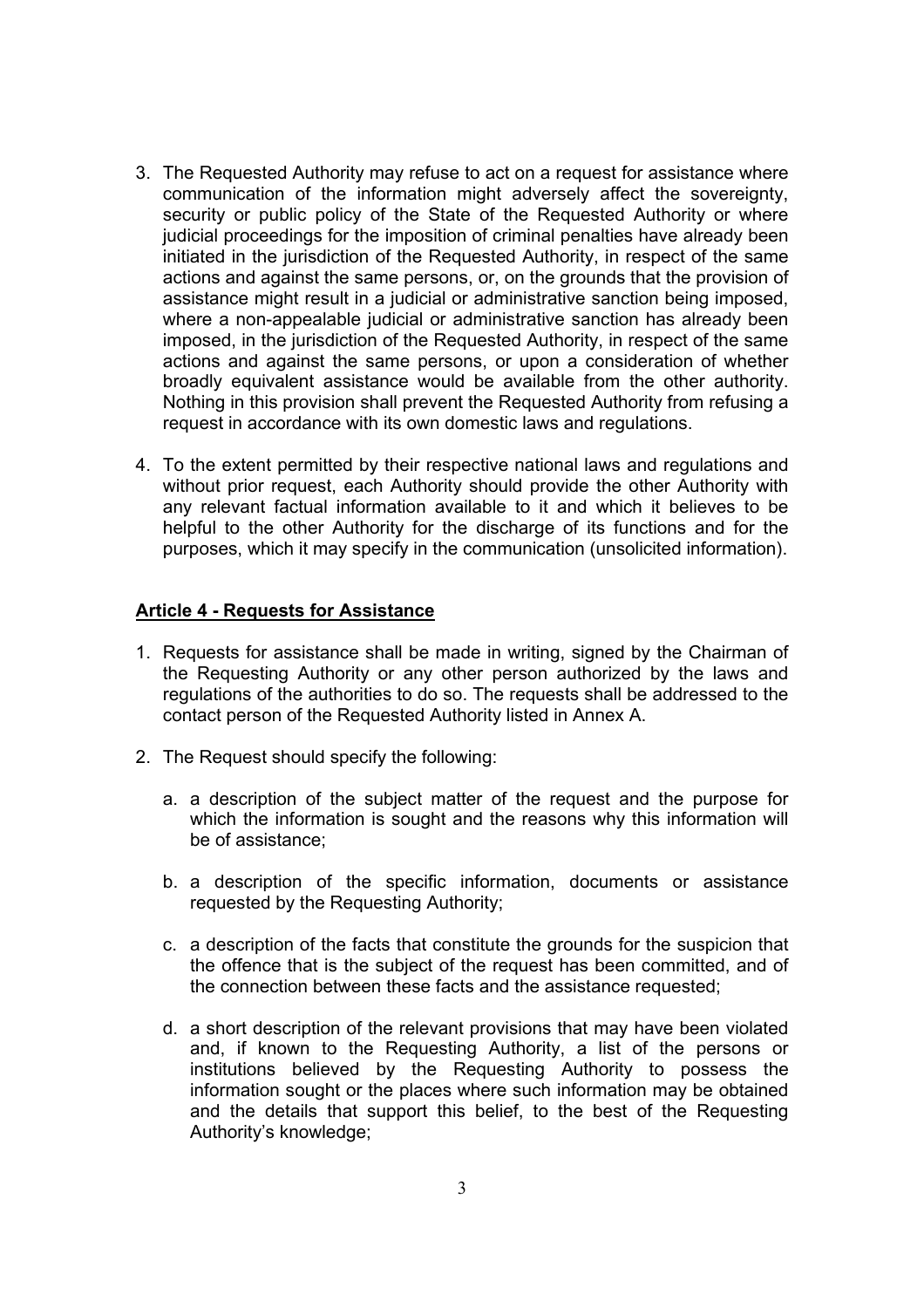- e. in so far as the request concerns information relating to transactions in specific securities, the Requesting Authority should provide at least, but not limited to, the following:
	- a description of the securities in question as precise as possible (including e.g. the relevant code),
	- the names of those firms with whose transactions in the securities the Requesting Authority is concerned,
	- the dates between which transactions in the securities are considered relevant for the purposes of the request,
	- the names of any firms and persons on whose behalf relevant transactions in the securities are believed or suspected to have been entered into;
- f. in so far as the request relates to information concerning the business or activities of any person, such precise information as the Requesting Authority is able to provide so as to enable such persons to be identified;
- g. an indication of the sensitivity of the information contained in the request and whether the Requesting Authority agrees that the request shall be disclosed to persons whom the Requested Authority may need to approach for information;
- h. whether the Requesting Authority is or has been in contact with any other authority or law enforcement agency in the jurisdiction of the Requested Authority in relation to the subject matter of the request;
- i. any other authority whom the Requesting Authority is aware has an active interest in the subject matter of the request;
- j. an indication of the urgency of the request, or the desired time period for the reply; and
- k. a declaration that any information or document transferred to the Requesting Authority pursuant to the request shall be used solely for the purpose for which it was delivered.

#### **Article 5 - Execution of Requests for Assistance**

1. To the extent permitted by its laws and regulations, the Requested Authority shall take all reasonable steps to obtain and provide the information sought within a reasonable period of time.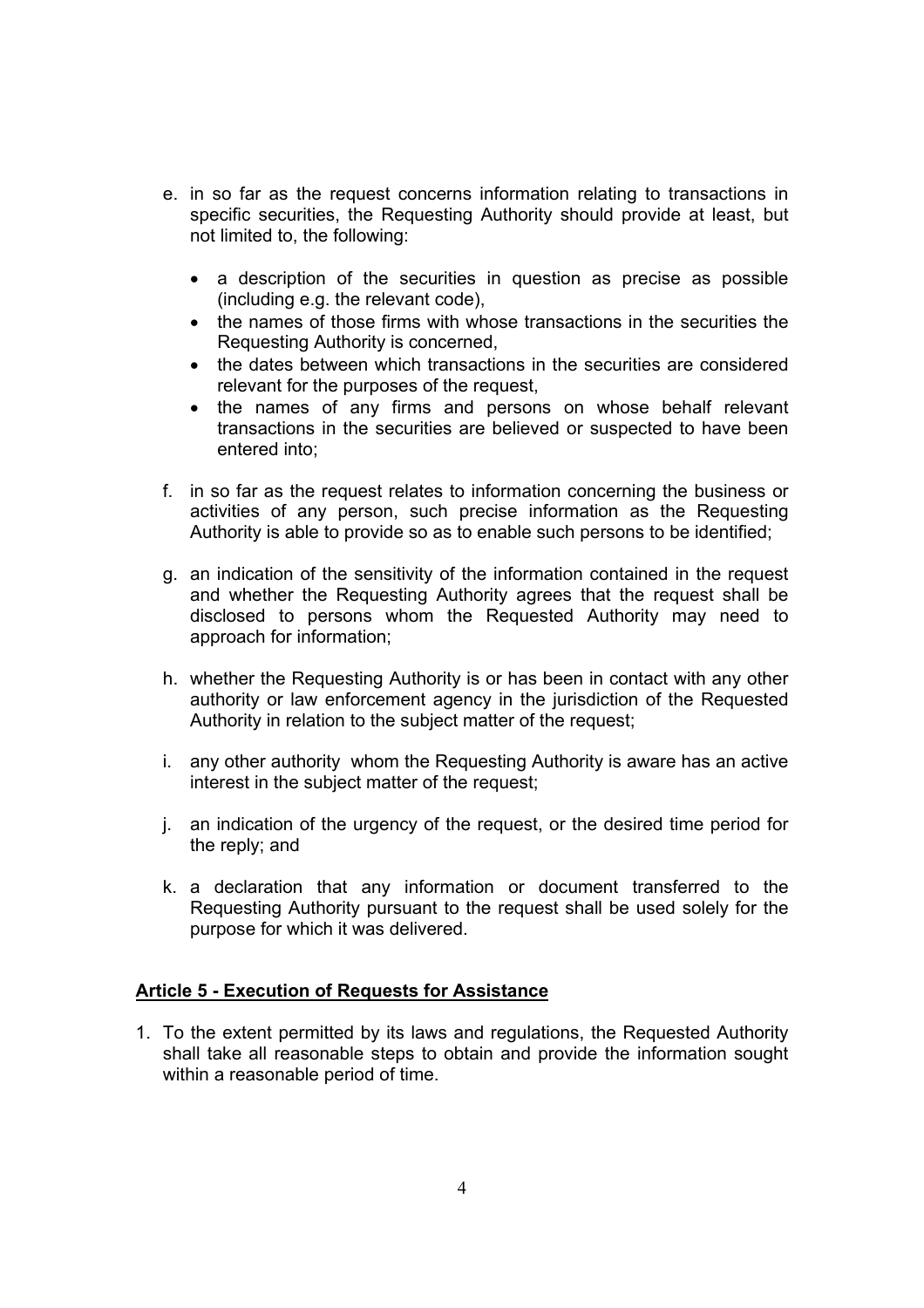2. The Requested Authority shall use the relevant means at its disposal for the execution of the request. The Authorities shall consult and agree on the types of enquiry that may be necessary for the execution of a request.

To the extent permitted by its laws and regulations, the Requesting Authority shall provide the Requested Authority with such further assistance as may reasonably be required for the efficient execution of the request including the provision of further information as to the circumstances surrounding the request, staff or other resources.

To the extent permitted by their respective national laws and regulations, the Authorities will consider conducting joint investigations in cases where the request for assistance concerns violations of laws and regulations, where it would assist in the effective investigation of the alleged violations. The Authorities should consult to define the procedures to be adopted for conducting any joint investigation, the sharing of work and responsibilities and the follow up actions to such investigations.

If it appears to the Requested Authority that the response to a request for assistance under this Memorandum of Understanding will incur substantial costs, the Requested Authority may call for the establishment of a cost sharing arrangement before continuing to respond to such a request.

#### **Article 6 - Permissible Uses of the Information Exchanged and Confidentiality**

- 1. The Authorities shall use the information exchanged solely for the purposes of:
	- a. securing compliance with or enforcement of the domestic laws and regulations specified in the Request;
	- b. initiating, conducting or assisting in criminal, administrative, civil or disciplinary proceedings resulting from the violation of the laws and regulations specified in the request, provided however that if any Authority intends to use or disclose information furnished under the Memorandum of Understanding for the purpose of initiating, conducting or assisting in a criminal procedure, it must obtain the prior written consent of the providing Authority;
	- c. any of the particular purposes specified in Art. 3 (1)(a)  $-$  (f) to the extent that they are administered by the Requesting Authority.
- 2. The Authorities to which unsolicited information is supplied will use this information solely for the purposes stated in the transmission letter or for the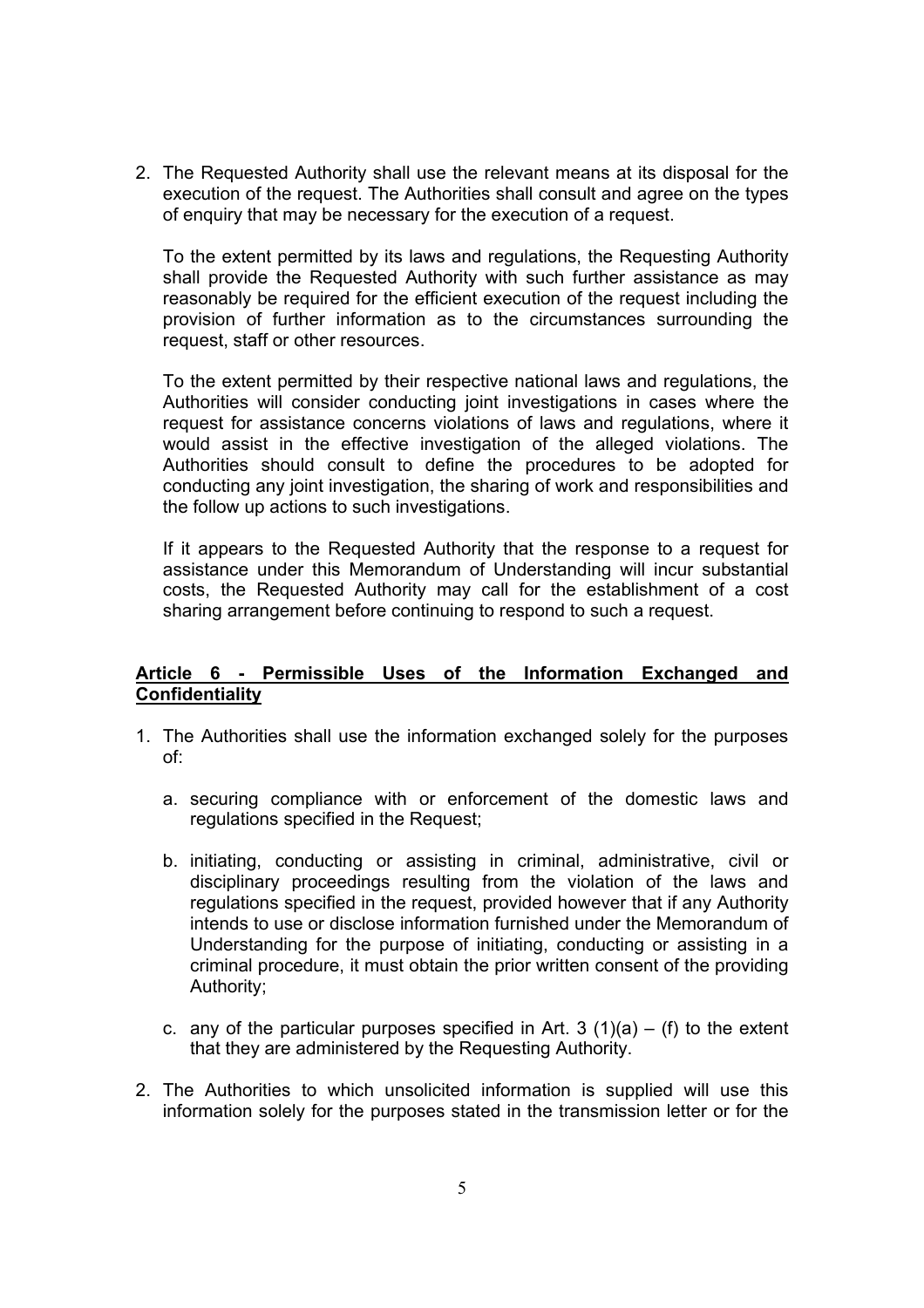purposes of criminal or administrative proceedings or for the discharge of the obligation to report to judicial authorities.

- 3. To the extent permitted by their respective laws and regulations, each Authority will keep confidential any request for assistance made under this Memorandum of Understanding, the contents of such requests and the information received under this Memorandum of Understanding as well as the matter arising in the course of its operation, in particular consultations between Authorities. After consultation with the Requesting Authority, the Requested Authority may disclose the fact that the Requesting Authority has made the request if such disclosure is required to carry out the request. The Requesting Authority will not disclose non-public documents and information received under this Memorandum of Understanding, except in response to a legally enforceable demand. In the event of a legally enforceable demand, the Requesting Authority will notify the Requested Authority prior to complying with the demand, and will assert such appropriate legal exemptions or privileges with respect to such information as may be available. The Requesting Authority will use its best efforts to protect the confidentiality of non-public documents and information received under this Memorandum of Understanding. Nothing in this provision shall obligate the Requested Authority to furnish information and documents in contravention of its own domestic laws and regulations.
- 4. If an Authority intends to use or disclose information furnished under this Memorandum of Understanding for any purposes other than those stated in this Article and in the request, it must obtain the prior consent of the Authority which provided the information. If the Requested Authority consents to the use of the information for purposes other than those stated, it may subject it to certain conditions.
- 5. Nothing in paragraphs 1 and 2 of this Article shall prevent an Authority from using or disclosing information in circumstances where such use or disclosure is required in order to comply with its obligations under its respective national laws and regulations.
- 6. If an Authority decides to make public an administrative or a disciplinary sanction within the course of its duties, it may, with the consent of the Authority providing the information, indicate that the successful outcome of the case has been achieved with the aid of the international co-operation mechanisms provided for in this Memorandum of Understanding.

#### **Article 7 - Consultations**

The Authorities will review the implementation of this Memorandum of Understanding regularly and may conduct consultations in order to improve its operation and to resolve possible difficulties.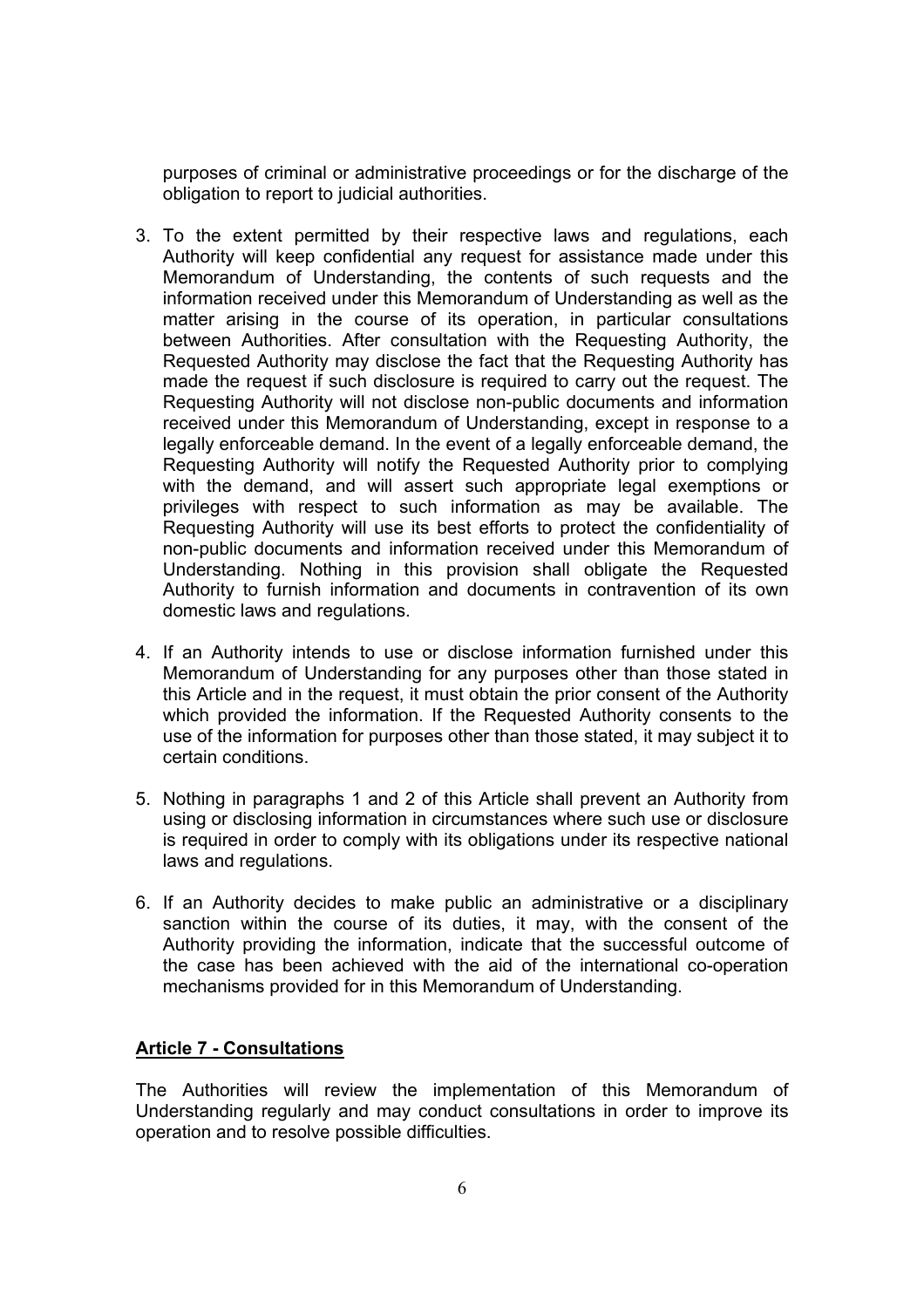### **Article 8 - Amendments to the Memorandum of Understanding**

This Memorandum of Understanding may be amended or modified by mutual consent. Any amendment or modification of this Memorandum of Understanding shall follow the same procedure as its entry into force.

### **Article 9 - Dispute Settlement**

Any dispute or controversy arising from the implementation or application of this Memorandum of Understanding will be settled by negotiation, with a view to an amicable settlement.

### **Article 10 - Entry into Effect and Termination**

- 1. This Memorandum of Understanding shall enter into force on the date of signature.
- 2. This Memorandum of Understanding shall be concluded for an unlimited period of time and may be terminated by any of the Authorities at any time by giving, at least, thirty days prior written notice to the other Authority. If the Requested Authority undertakes to denounce the Memorandum of Understanding, requests for information communicated before the effective date of denunciation will still be processed under this Memorandum of Understanding.

Done at \_\_\_\_\_\_\_\_\_\_\_\_\_\_\_\_\_\_\_ this \_\_\_\_\_\_\_\_\_ day of \_\_\_\_\_\_\_\_\_\_\_\_\_ , 2005, which corresponds to the  $\frac{1}{\sqrt{1-\frac{1}{1-\frac{1}{1-\frac{1}{1-\frac{1}{1-\frac{1}{1-\frac{1}{1-\frac{1}{1-\frac{1}{1-\frac{1}{1-\frac{1}{1-\frac{1}{1-\frac{1}{1-\frac{1}{1-\frac{1}{1-\frac{1}{1-\frac{1}{1-\frac{1}{1-\frac{1}{1-\frac{1}{1-\frac{1}{1-\frac{1}{1-\frac{1}{1-\frac{1}{1-\frac{1}{1-\frac{1}{1-\frac{1}{1-\frac{1}{1-\frac{1}{1-\frac{1}{1-\frac{1}{1-\frac{1}{1$ Hebrew, Turkish and English, all texts being equally authentic. In case of divergences in interpretation, the English text shall prevail.

*[signature page follows]*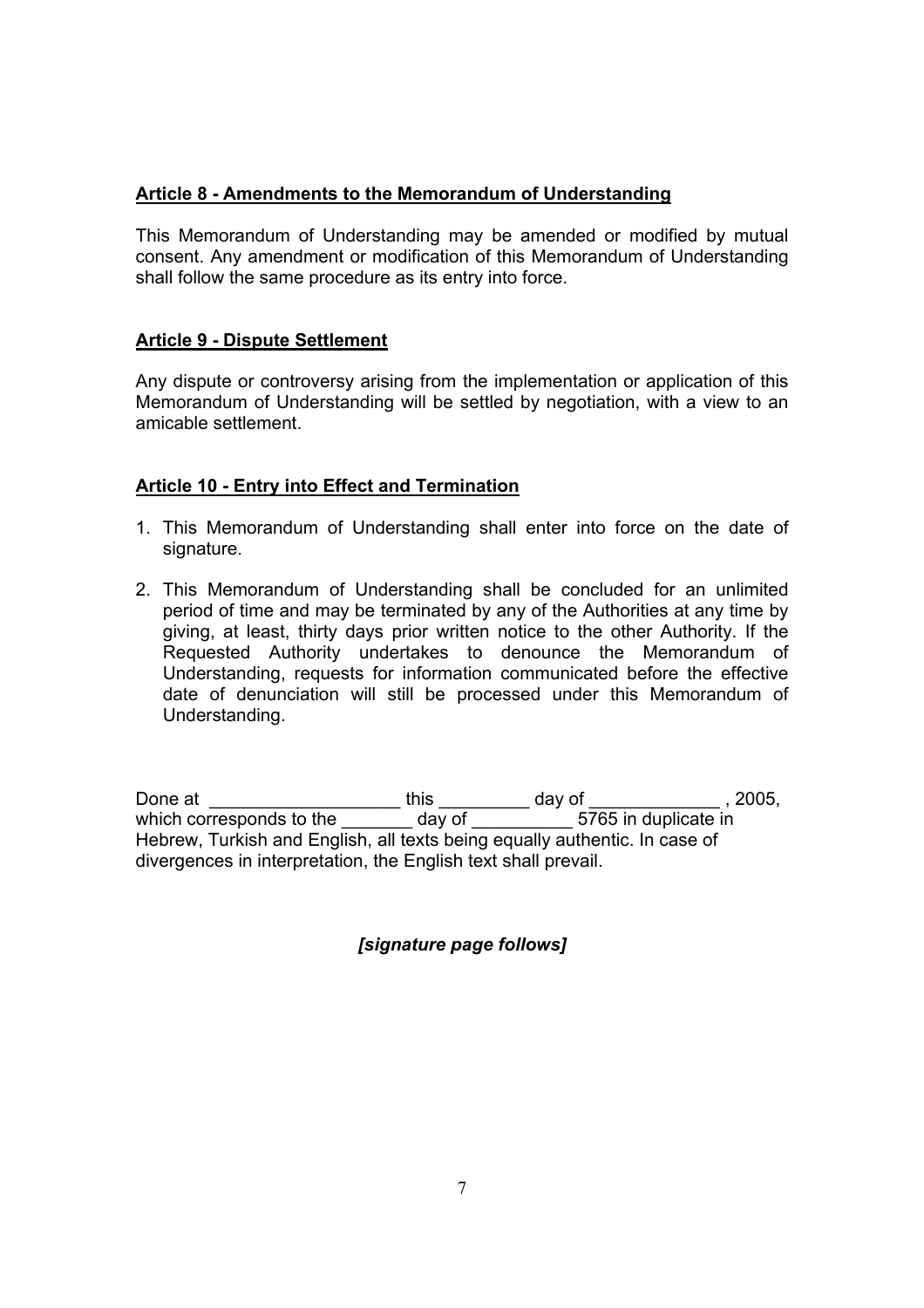*[Signature page of the MOU between the Capital Markets Board and the Israel Securities Authority]* 

Capital Markets Board

By: Dogan Cansizlar, Chairman

Israel Securities Authority

By: Moshe Tery, Chairman